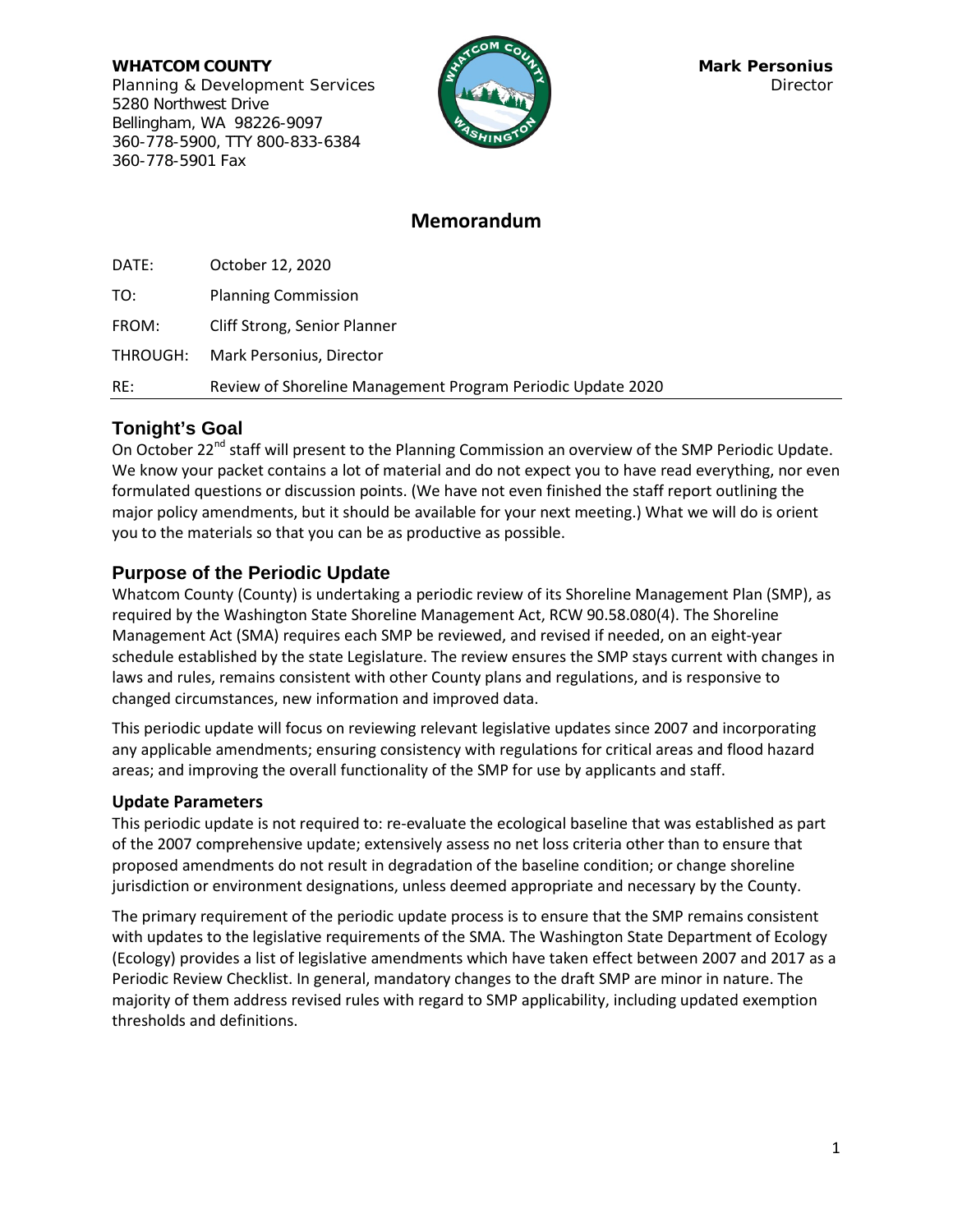The periodic update process also provides an opportunity to review the SMP for consistency with the County's Comprehensive Plan and development regulations, including critical areas regulations. The County's current SMP regulates critical areas in the shoreline jurisdiction by adopting by reference as part of the SMP the County's CAO as adopted in 2017 (Ordinance No. 2017-077) and codified in Chapter 16.16 of the WCC.

The periodic review process also represents an opportunity to revise and improve the overall functionality, clarity, and usability of the SMP, for both the public and County staff. This includes clarifying permit processes and requirements, improving the overall organization and clarity of the document, and ensuring consistency with Title 20 (zoning) and Title 21 (Land Use & Development).

### **Project Scope**

In starting out this project, staff compiled ideas for amendments from various sources (se[e Public](#page-1-0)  [Outreach,](#page-1-0) below) and compiled them into a list that the Planning Commission and Council reviewed and adopted at the "Scoping Document." This set the "bookends" for what staff would work on (and by corollary, what we would not work on). It contains a list of 22 topic areas, with 68 specific issues to address. A link to that document can be found below under ["Documents.](#page-2-0)" Staff understands that through the review process other ideas may arise, but if they are big issues that need a lot of work to accomplish, we will not be able to take them on and meet our update deadline (see ["Schedule,](#page-2-1)" below). Additionally, we have had to cancel the use of our consultant due to the impact the pandemic has had on the County's budget.

### <span id="page-1-0"></span>**Public Outreach**

The County has and will continue to provide multiple opportunities for public participation throughout the process using a variety of communication tools to inform the public and encourage participation. This includes our SMP Update website [\(http://www.co.whatcom.wa.us/3097/Shoreline-Master-](http://www.co.whatcom.wa.us/3097/Shoreline-Master-Program-Periodic-Update)[Program-Periodic-Update\)](http://www.co.whatcom.wa.us/3097/Shoreline-Master-Program-Periodic-Update), a list-serve, news releases, public notices, and open houses.

The early months of the project were used to gather input and outline the extent of the review; three public open houses were held in different parts of the County to illicit amendment ideas<sup>[1](#page-1-1)</sup>. The County Council then reviewed and adopted a final scope of potential amendments based on input from staff, the public, local jurisdictions, tribes, and other stakeholders.

Based on the scope, County staff and consultants drafted amendments to the County's SMP. These draft amendments were issued for a 30-day public review period from August 18 – September 18, 2020.

## **Planning Commission Review**

The Planning Commission will hold multiple workshops to discuss the draft amendments, as well as a public hearing to solicit input. Planning Commission meetings are open to the public.

After receiving public comment and evaluating the proposed amendments, the Planning Commission will provide their recommendation to the County Council, who will also hold numerous workshops and at least one hearing to take public comments before final adoption.

The County will be using the optional joint-review process for SMP amendments, which allows for a joint state-local comment period and public hearing (WAC 173-26-104). County staff has been coordinating with the Washington State Department of Ecology on public notification of the comment period and hearing(s). Their staff will also participate in the Planning Commission's hearing.

<span id="page-1-1"></span> $1$  Note: Though we had planned on holding three additional open houses to present the draft to the public, due to the COVID-19 pandemic we have had to cancel those and rely on electronic review.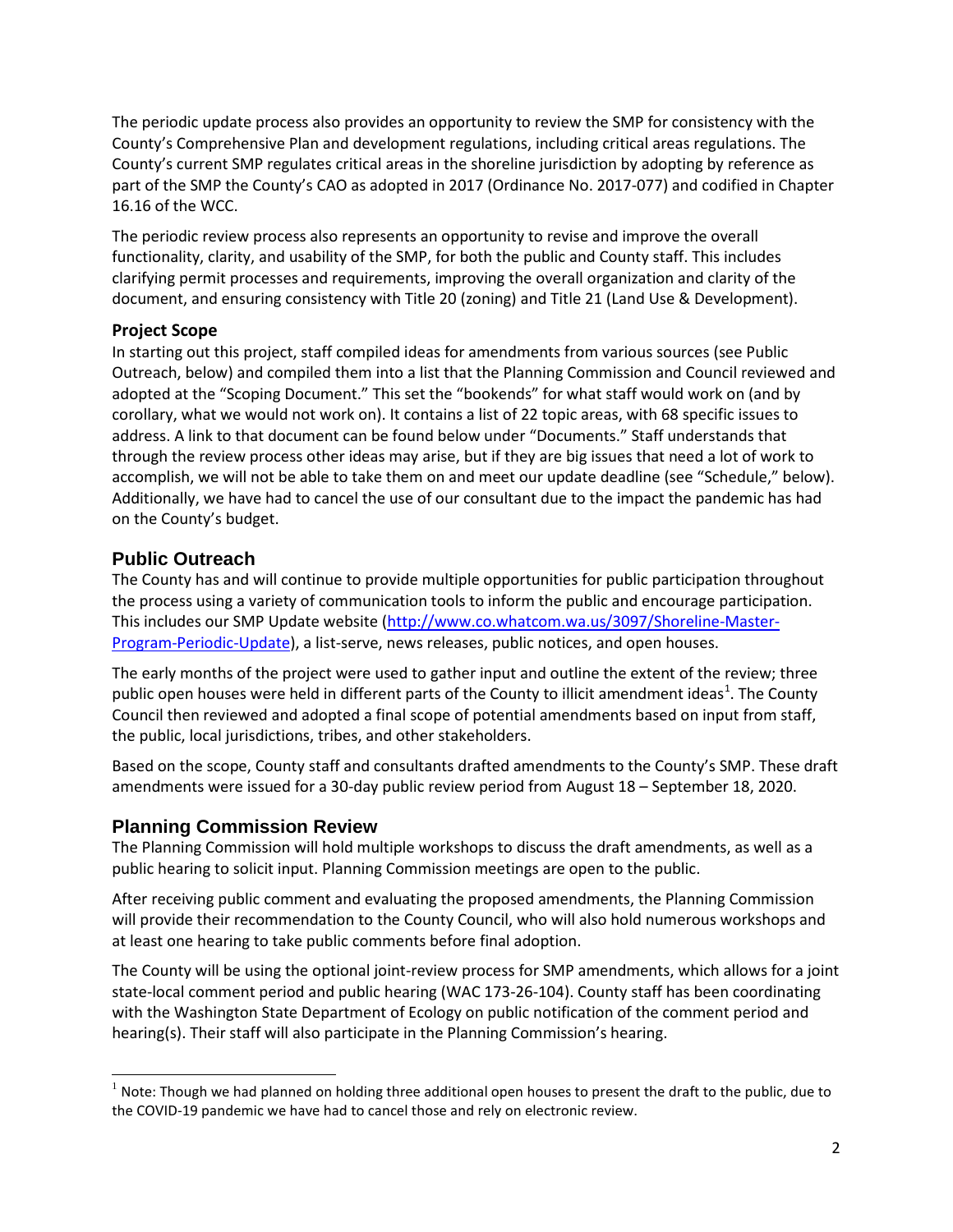## <span id="page-2-1"></span>**Schedule**

As you can imagine, our original schedule has been thrown out of kilter with the COVID-19 pandemic. We now anticipate Planning Commission review in the Fall/Winter of 2020, beginning on October 22<sup>nd</sup>, and plan on putting it on your November 12 and December 10 agendas. Once the Commission has completed its work it will be forwarded to the Council and anticipate their review in the Winter/Spring of 2021. Our goal (and actual deadline) is to have the SMP update completed by June of 2021.

### <span id="page-2-0"></span>**Documents**

**To Review** (provided in your packet):

- Exhibit A CompPlan Ch. 10 Environment
- Exhibit B CompPlan Ch. 11 Shorelines
- Exhibit C CompPlan Ch. 8 Marine Resource Lands
- Exhibit D WCC Title 23 Shoreline Regulations
- Exhibit E WCC Title 22 Shoreline Permitting
- Exhibit F WCC 16.16 Critical Areas Regulations
- Exhibit G –Shoreline Map
- Exhibit H Table of public comments on the  $1<sup>st</sup>$  draft, with staff responses

**Background Documents** (online at [http://www.co.whatcom.wa.us/3119/SMP-Update-2020-Documents\)](http://www.co.whatcom.wa.us/3119/SMP-Update-2020-Documents):

It's not necessary to read these, but if you're interested,

- 2020 SMP Update Scoping Document
- Materials from the 2007 Comprehensive Update:
	- o Vol. 1 Inventory and Characterization Report
	- o Vol. II Scientific Literature Review
	- o Vol. III Restoration Plan
	- o Vol. IV Cumulative Effects Analysis

All documents are available on PDS's SMP Update webpage

[\(http://www.co.whatcom.wa.us/3097/Shoreline-Master-Program-Periodic-Update\)](http://www.co.whatcom.wa.us/3097/Shoreline-Master-Program-Periodic-Update) and at our office. Interested parties are encouraged to provide comments by email to [cstrong@co.whatcom.wa.us](mailto:cstrong@co.whatcom.wa.us) and/or [PDS\\_Planning\\_Commission@co.whatcom.wa.us.](mailto:PDS_Planning_Commission@co.whatcom.wa.us) All comments will be compiled, responded to, and provided to the Planning Commission and County Council.

### **How to Review the Documents**

Before reading the edited documents, please note the following:

- This is a very complicated set of amendments. Staff is tracking at least three other code amendment proposals that should be decided by Council prior to their review of this update. Each has the potential to change what needs to be shown as existing language in this set of amendments.
- At first glance it sure looks like we're proposing to change a lot. And we are; however, as explained in more detail below, the majority of the strikeout/underlining is due to reorganizing, moving, or streamlining the text.
- We have tried to flag all policy changes with "Policy Change" shown in the comment bubbles, with an explanation for the change or a reference to the item number from the Scoping Document. If you see any we missed, please let us know.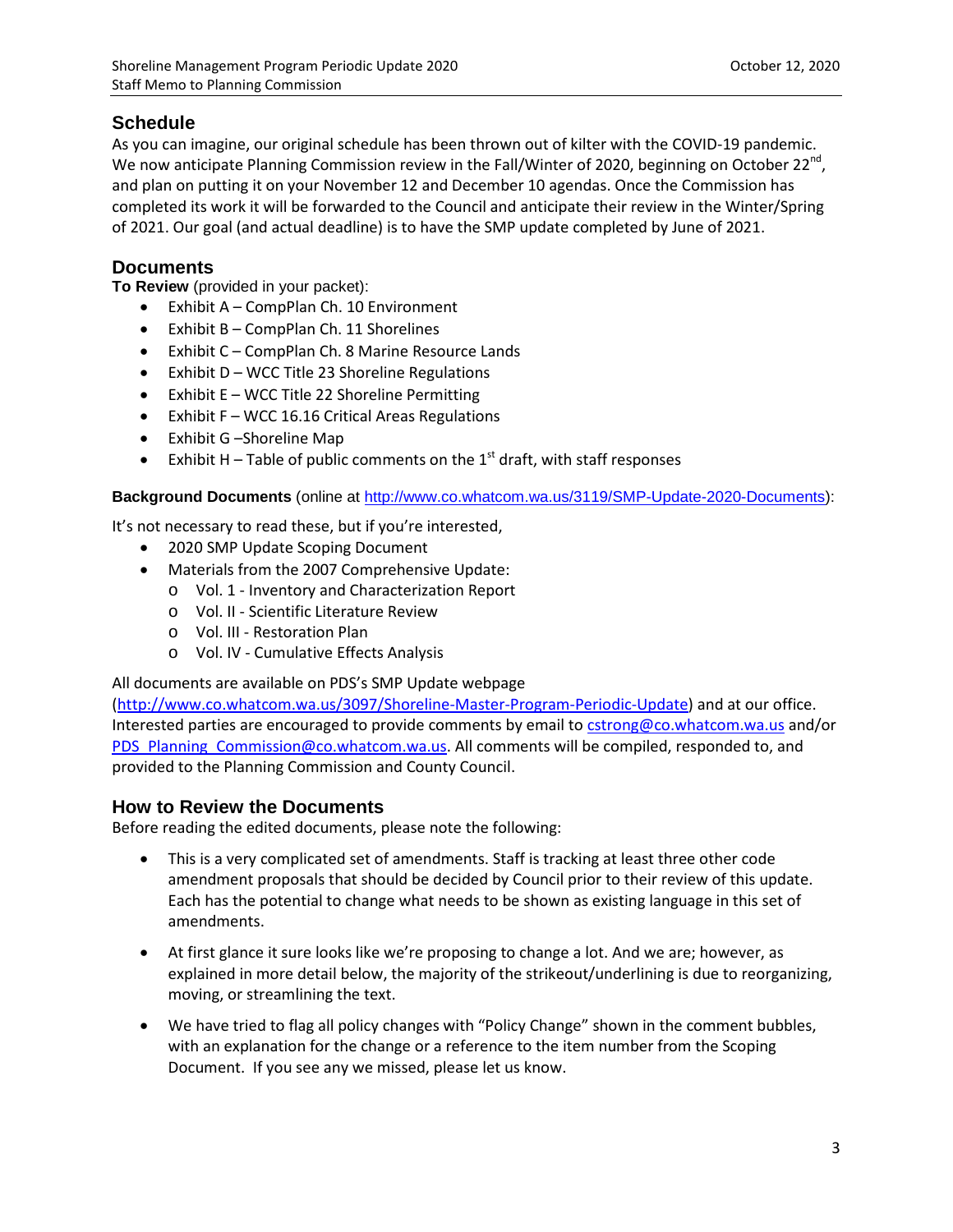- In some instances where text was moved from one section to another, Word's review function marked the text with double strikeout/underline. However, in other instances it marked it with single strikeout/underline, usually indicating deleted/new text. Unfortunately this is an automatic function in Word and we have no control over how it operates. However, we've tried to flag where text was only moved.
- There are some comment bubbles that start "To do:" These have to do with checking crossreferences or text that may change due to other code amendments in the process of being developed and reviewed by the Planning Commission and Council. We anticipate that some of these amendments will precede this SMP update. These "to do" comments can be ignored, as these are reminders to us staff regarding items that may still need to be changed once (and if) the other amendments are adopted.
- We tried to update all cross references, but there still may be a few we missed. If you see any, please let us know.
- Because of the reorganization, the section numbering system may not be consistent; this may change once the drafts are closer to adoption.
- If you have comments, please provide the section and subsection number, or page and line number so we know which section you're commenting on.

#### **Overview of Proposed Amendments**

The various amendments are found in different parts of the Whatcom County Comprehensive Plan and Code. These include:

#### **Whatcom County Comprehensive Plan (Shoreline Policies) (Exhibits A & B)**

One of the biggest changes was to reorganize the SMP to shorten it and make it easier to use. One of the ways we're doing this is to move the SMP policies into the Comprehensive Plan. The SMP was already adopted by reference as part of the CompPlan; it just wasn't contained in it. However, in modern code construction, code normally doesn't contain policies (or appendices) as our current Title 23 does. Staff has now created a new Chapter 11 of the CompPlan entitled "Shorelines." We have moved all the SMP policies from Title 23 as well as related policies from Chapter 10, Environment, to this chapter, putting all the shoreline policies into one place.

Thus, the amendments to Chapter 10 are mostly showing the deletion of policies that are moving to Chapter 11. However, there is one additional policy proposed to be added to Chapter 10, Policy 10L-19. Adding this policy is not a part of the SMP Update per se. Rather, it is a policy the Council expressed in interest in adding in support of the fisheries co-manager's Sustainable Salmon Harvest Goal. Adding such a policy was placed on the docket by Council in 2018 (#PLN2018-00010). Rather than process its addition as a separate CompPlan amendment (which is a lengthy process), staff is proposing to add it while we're already amending the CompPlan for the SMP Update.

#### **Whatcom County Comprehensive Plan (Marine Resource Lands) (Exhibit C)**

A couple of years ago there was a proposal to add to the CompPlan a section addressing marine resource lands. The Planning Commission actually held a public hearing on the matter and recommended that Council adopt the amendments. However, when it got to Council, they chose not adopt it at that time; rather, they directed staff to include consideration of the proposal in the SMP update. Thus, we are again including for its consideration.